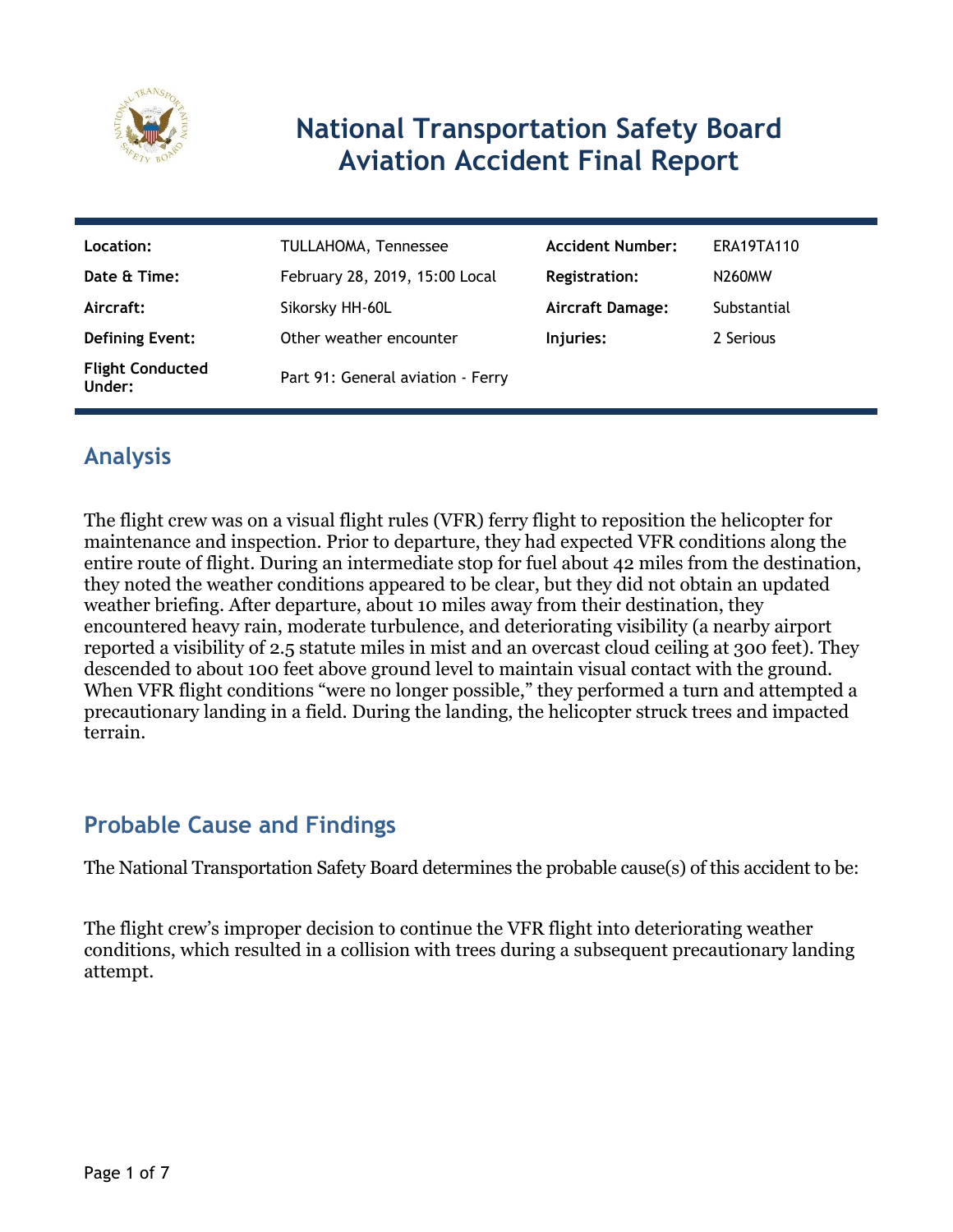# **Findings**

| <b>Personnel issues</b>     | Decision making/judgment - Flight crew         |
|-----------------------------|------------------------------------------------|
| <b>Environmental issues</b> | Low ceiling - Decision related to condition    |
| <b>Environmental issues</b> | Low visibility - Decision related to condition |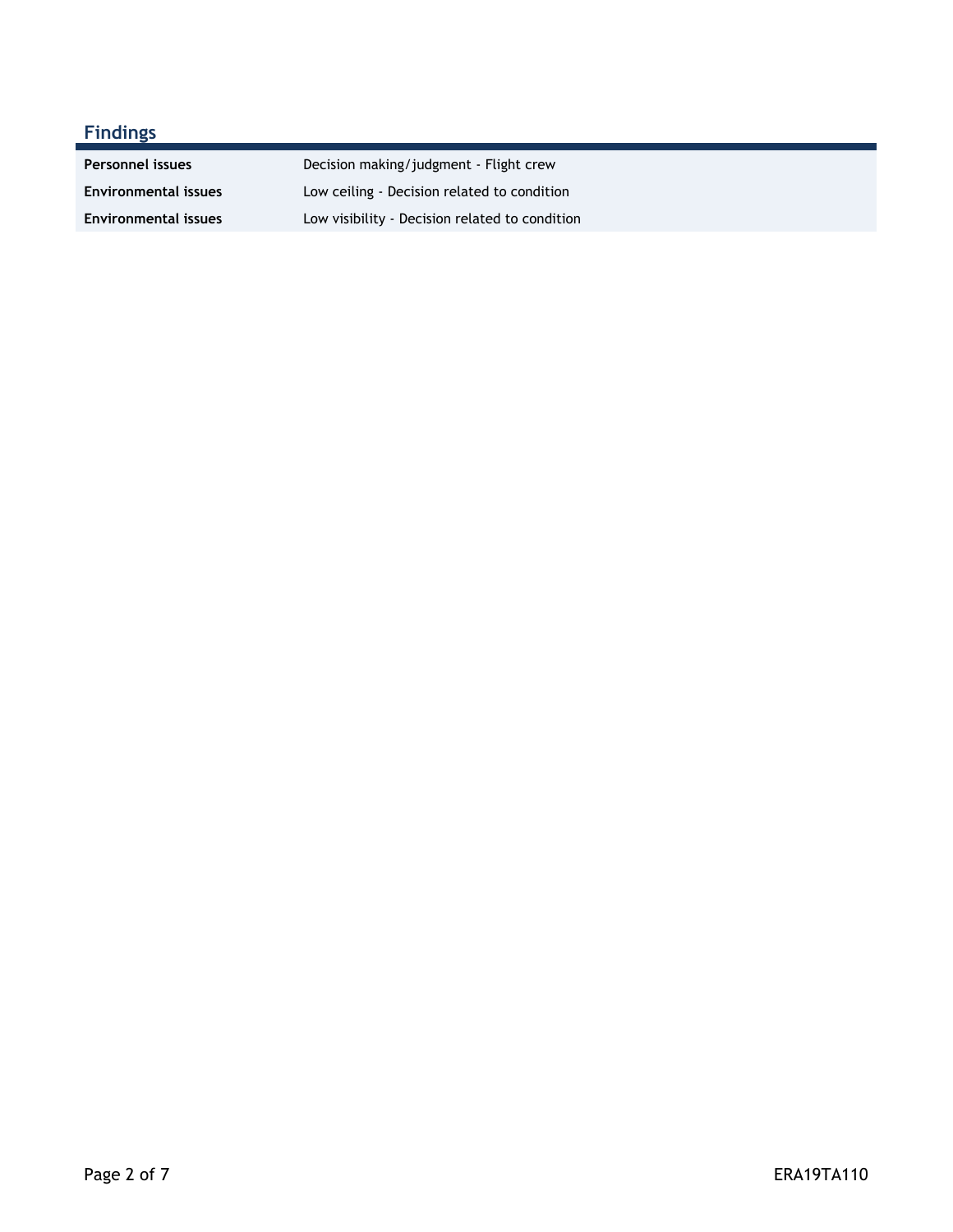### **Factual Information**

On February 28, 2019, about 1500 central standard time, a Sikorsky HH-60L, N260MW, was substantially damaged when it was involved in an accident near Tullahoma, Tennessee. The two pilots received serious injuries. The helicopter was operated as a 14 *Code of Federal Regulations* Part 91 repositioning flight.

The purpose of the flight was to reposition the helicopter for maintenance and inspection. The special airworthiness certificate and ferry flight permit were issued for the flight from Enterprise Municipal Airport (EDN), Enterprise, Alabama, to THA, which included a restriction for visual flight rules (VFR) operation.

According to the pilot-in-command, the crew departed EDN earlier that morning, destined for THA. It was a route they had "flown many times and were familiar with" and "VFR conditions were expected along the entire route of flight from point departure to destination." They had stopped at Scottsboro Municipal Airport, Alabama (4A6), which was about 42 miles from the destination, for fuel and lunch. He recalled that the weather at that time appeared to be clear. He did not report receiving an updated weather briefing while at 4A6. They departed from 4A6 at 1400 with no issues. While enroute to THA, the pilot recalled that they had "encountered severe heavy rain, moderate turbulence, along with rapidly deteriorating visibility. We descended to approximately 100 ft AGL to maintain visual contact with the ground. When VFR flight conditions were no longer possible, we executed a turn and attempted to land the helicopter in an open field." He said there were no problems or issues with the helicopter and did not recall any further details about the accident sequence.

A witness located about 1/2 nautical mile from the accident site was outside her home when she heard the sound of a helicopter nearby. She could not see the helicopter due to the clouds, and she noted that it was raining lightly at the time. She said the helicopter sounded "really loud and low, as if it were trying to land behind her house." She heard the helicopter for about 30 seconds before hearing a loud "whump whump" sound followed by a loud boom.

Examination of the wreckage by a Federal Aviation Administration (FAA) inspector revealed that all major components of the helicopter were present at the accident site. The fuselage came to rest on its left side and nearly inverted, at the edge of a wooded area. The majority of the tailboom was in an adjacent tree about 30 ft above the ground. The main rotor blades were all separated from the hub, fragmented, and strewn across an area about 100 yards in diameter.

The 1455 weather conditions reported at the THA, located about 2.5 nautical miles northeast of the accident site at an elevation of 1,084 ft mean sea level (msl), included an overcast cloud ceiling at 300 ft above ground level (agl), visibility 2.5 statute miles in mist, temperature 13° C, dew point 12° C. The visibility had reduced to 1 mile at the next recorded observation at 1515. A review of the graphical aviation forecast issued by the National Weather Service at 1302 revealed that overcast skies were expected in the area around the time of the accident with cloud bases at 1,100 ft msl and tops at 9,000 ft msl. Two airmen's meteorological information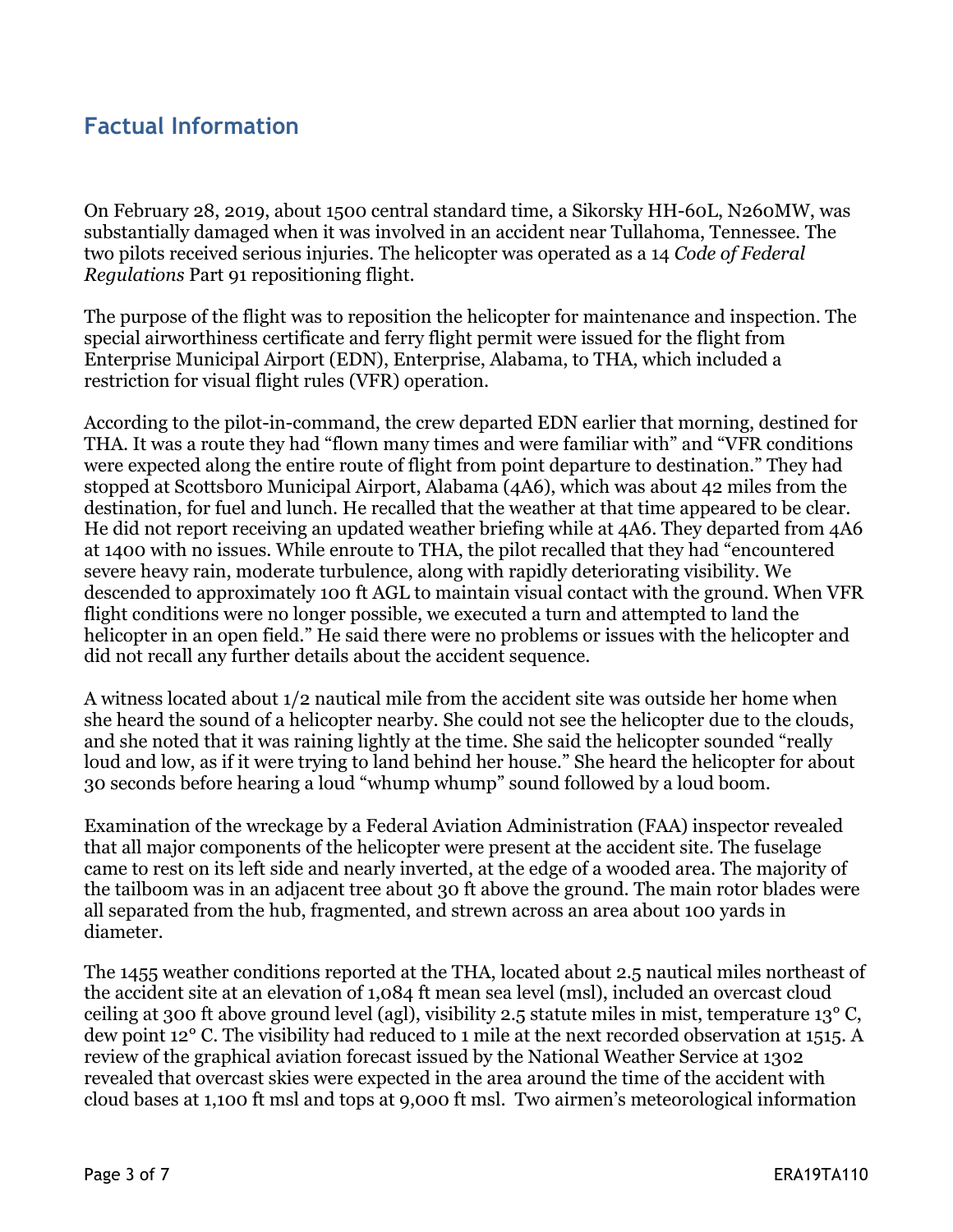advisories were issued at 1200 and 1500, warning of instrument meteorological conditions expected in the area of the accident.

| <b>History of Flight</b> |                                          |
|--------------------------|------------------------------------------|
| <b>Enroute-cruise</b>    | Other weather encounter (Defining event) |
| Landing                  | Collision during take of f/land          |

#### **Pilot Information**

| Certificate:                     | Commercial; Flight instructor                                                                                                                                                                                                                     | Age:                              | 70.Male        |
|----------------------------------|---------------------------------------------------------------------------------------------------------------------------------------------------------------------------------------------------------------------------------------------------|-----------------------------------|----------------|
| Airplane Rating(s):              | Single-engine land                                                                                                                                                                                                                                | Seat Occupied:                    | Left           |
| <b>Other Aircraft Rating(s):</b> | Helicopter                                                                                                                                                                                                                                        | <b>Restraint Used:</b>            | 5-point        |
| Instrument Rating(s):            | Airplane; Helicopter                                                                                                                                                                                                                              | <b>Second Pilot Present:</b>      | Yes            |
| Instructor Rating(s):            | Airplane single-engine; Helicopter;<br>Instrument helicopter                                                                                                                                                                                      | <b>Toxicology Performed:</b>      | No.            |
| <b>Medical Certification:</b>    | Class 2 With waivers/limitations                                                                                                                                                                                                                  | Last FAA Medical Exam:            | August 1, 2018 |
| <b>Occupational Pilot:</b>       | Yes                                                                                                                                                                                                                                               | Last Flight Review or Equivalent: |                |
| <b>Flight Time:</b>              | 6800 hours (Total, all aircraft), 2500 hours (Total, this make and model), 5506 hours (Pilot In<br>Command, all aircraft), 13 hours (Last 90 days, all aircraft), 11 hours (Last 30 days, all<br>aircraft), 3 hours (Last 24 hours, all aircraft) |                                   |                |

#### **Co-pilot Information**

| Certificate:                     | Commercial                                                                                                                                                                                                                                       | Age:                              | Male           |
|----------------------------------|--------------------------------------------------------------------------------------------------------------------------------------------------------------------------------------------------------------------------------------------------|-----------------------------------|----------------|
| Airplane Rating(s):              |                                                                                                                                                                                                                                                  | Seat Occupied:                    | Right          |
| <b>Other Aircraft Rating(s):</b> | Helicopter                                                                                                                                                                                                                                       | <b>Restraint Used:</b>            | 5-point        |
| Instrument Rating(s):            | Helicopter                                                                                                                                                                                                                                       | <b>Second Pilot Present:</b>      | Yes            |
| Instructor Rating(s):            |                                                                                                                                                                                                                                                  | <b>Toxicology Performed:</b>      | No             |
| <b>Medical Certification:</b>    | Class 2 With waivers/limitations                                                                                                                                                                                                                 | Last FAA Medical Exam:            | March 13, 2018 |
| <b>Occupational Pilot:</b>       | Yes                                                                                                                                                                                                                                              | Last Flight Review or Equivalent: |                |
| <b>Flight Time:</b>              | 6800 hours (Total, all aircraft), 2500 hours (Total, this make and model), 3000 hours (Pilot In<br>Command, all aircraft), 13 hours (Last 90 days, all aircraft), 3 hours (Last 30 days, all aircraft),<br>3 hours (Last 24 hours, all aircraft) |                                   |                |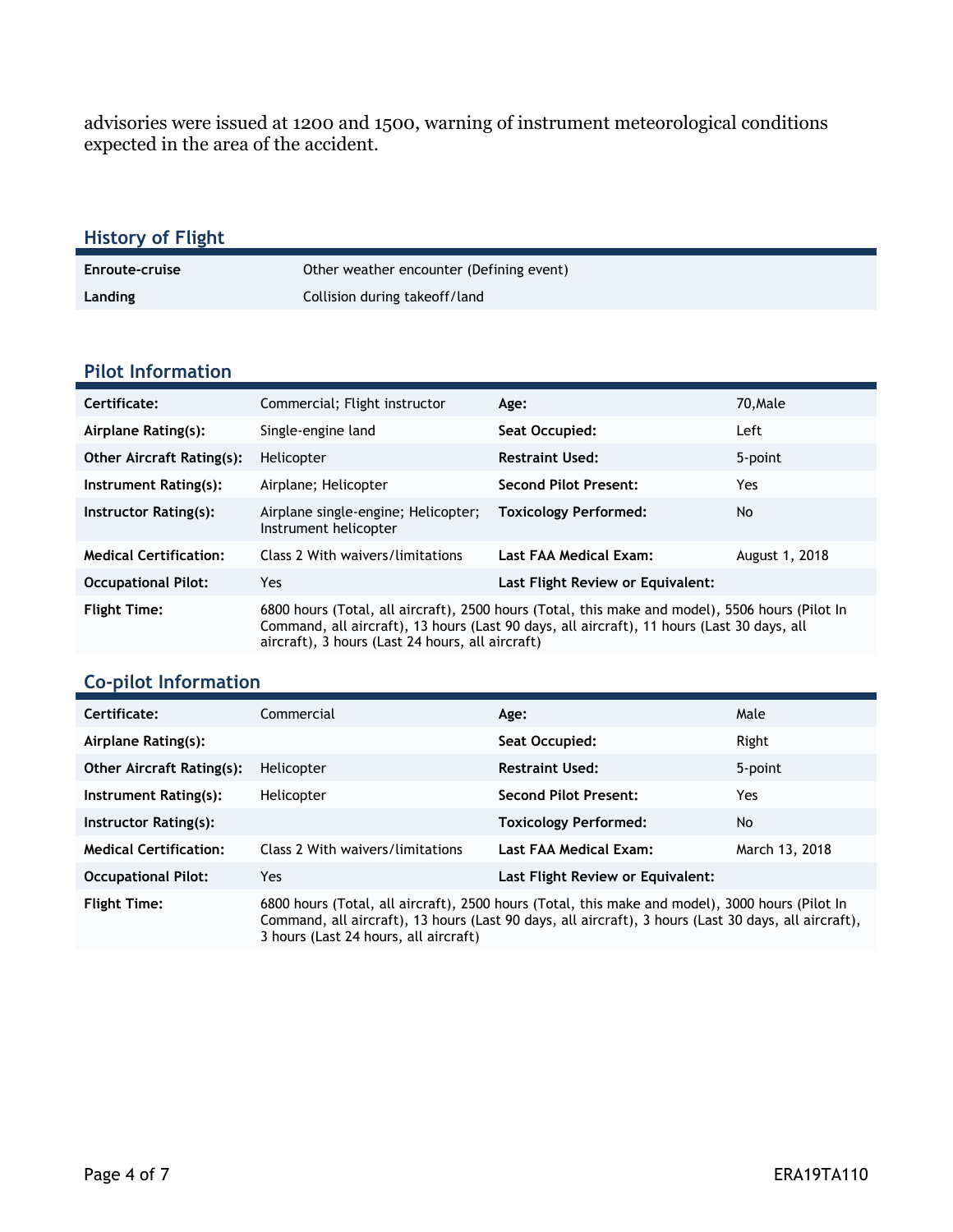## **Aircraft and Owner/Operator Information**

| Aircraft Make:                    | Sikorsky                                          | Registration:                            | <b>N260MW</b>    |
|-----------------------------------|---------------------------------------------------|------------------------------------------|------------------|
| Model/Series:                     | <b>HH-60L</b>                                     | <b>Aircraft Category:</b>                | Helicopter       |
| Year of Manufacture:              | 1986                                              | <b>Amateur Built:</b>                    |                  |
| Airworthiness Certificate:        | Restricted (Special); Special<br>flight (Special) | Serial Number:                           | 86-24560         |
| Landing Gear Type:                | Tailwheel                                         | Seats:                                   |                  |
| Date/Type of Last Inspection:     | February 25, 2019 Continuous<br>airworthiness     | <b>Certified Max Gross Wt.:</b>          | 23500 lbs        |
| Time Since Last Inspection:       |                                                   | Engines:                                 | 2 Turbo shaft    |
| Airframe Total Time:              | 3889 Hrs as of last inspection                    | <b>Engine Manufacturer:</b>              | General Electric |
| ELT:                              | Not installed                                     | <b>Engine Model/Series:</b>              | GE-T700-701C     |
| <b>Registered Owner:</b>          |                                                   | <b>Rated Power:</b>                      | 1890 Horsepower  |
| Operator:                         |                                                   | <b>Operating Certificate(s)</b><br>Held: | None             |
| <b>Operator Does Business As:</b> | Arista Aviation                                   | <b>Operator Designator Code:</b>         |                  |

#### **Meteorological Information and Flight Plan**

| <b>Conditions at Accident Site:</b>     | Instrument (IMC)       | <b>Condition of Light:</b>                     | Day                               |
|-----------------------------------------|------------------------|------------------------------------------------|-----------------------------------|
| <b>Observation Facility, Elevation:</b> | THA, 1083 ft msl       | Distance from Accident Site:                   | 3 Nautical Miles                  |
| <b>Observation Time:</b>                | 14:55 Local            | Direction from Accident Site:                  | $24^\circ$                        |
| <b>Lowest Cloud Condition:</b>          |                        | Visibility                                     | 2.5 miles                         |
| Lowest Ceiling:                         | Overcast / 300 ft AGL  | Visibility (RVR):                              |                                   |
| Wind Speed/Gusts:                       | 5 knots $/$            | <b>Turbulence Type</b><br>Forecast/Actual:     |                                   |
| <b>Wind Direction:</b>                  | $310^\circ$            | <b>Turbulence Severity</b><br>Forecast/Actual: |                                   |
| <b>Altimeter Setting:</b>               | 29.93 inches Hg        | <b>Temperature/Dew Point:</b>                  | 13 $^{\circ}$ C / 12 $^{\circ}$ C |
| <b>Precipitation and Obscuration:</b>   | Moderate - None - Mist |                                                |                                   |
| <b>Departure Point:</b>                 | Scottsboro, AL (4A6)   | Type of Flight Plan Filed:                     | Company VFR                       |
| Destination:                            | Tullahoma, TN (THA)    | <b>Type of Clearance:</b>                      | None                              |
| <b>Departure Time:</b>                  | 14:00 Local            | Type of Airspace:                              |                                   |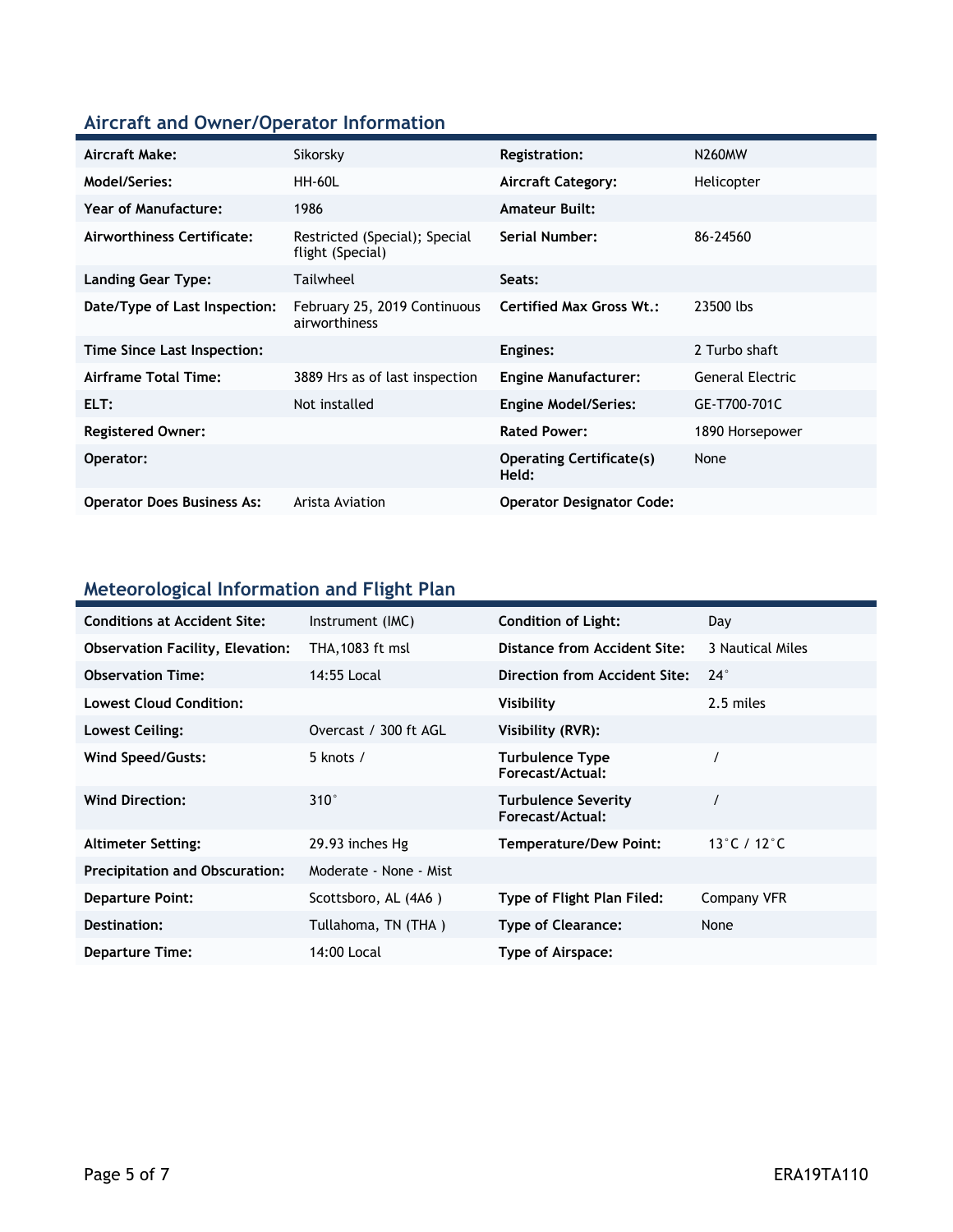## **Airport Information**

| Airport:                  | Tullahoma Rgnl Arpt/Wm Norther<br>THA | <b>Runway Surface Type:</b>         |      |
|---------------------------|---------------------------------------|-------------------------------------|------|
| <b>Airport Elevation:</b> | 1084 ft msl                           | <b>Runway Surface</b><br>Condition: |      |
| Runway Used:              |                                       | IFR Approach:                       | None |
| Runway<br>Length/Width:   |                                       | <b>VFR Approach/Landing:</b>        | None |

## **Wreckage and Impact Information**

| Crew Injuries:         | 2 Serious | <b>Aircraft Damage:</b>       | Substantial                |
|------------------------|-----------|-------------------------------|----------------------------|
| Passenger<br>Injuries: |           | <b>Aircraft Fire:</b>         | None                       |
| Ground Injuries:       | N/A       | Aircraft<br><b>Explosion:</b> | None                       |
| Total Injuries:        | 2 Serious | Latitude,<br>Longitude:       | 35.345832, -86.270278(est) |

#### **Administrative Information**

| Investigator In Charge (IIC):               | Brazy, Douglass                                        |                      |     |
|---------------------------------------------|--------------------------------------------------------|----------------------|-----|
| <b>Additional Participating</b><br>Persons: | Bill Keeney; FAA/FSDO; Nashville, TN                   |                      |     |
| Original Publish Date:                      | March 23, 2022                                         | Investigation Class: | - 3 |
| Note:                                       | The NTSB did not travel to the scene of this accident. |                      |     |
| <b>Investigation Docket:</b>                | https://data.ntsb.gov/Docket?ProjectID=99037           |                      |     |